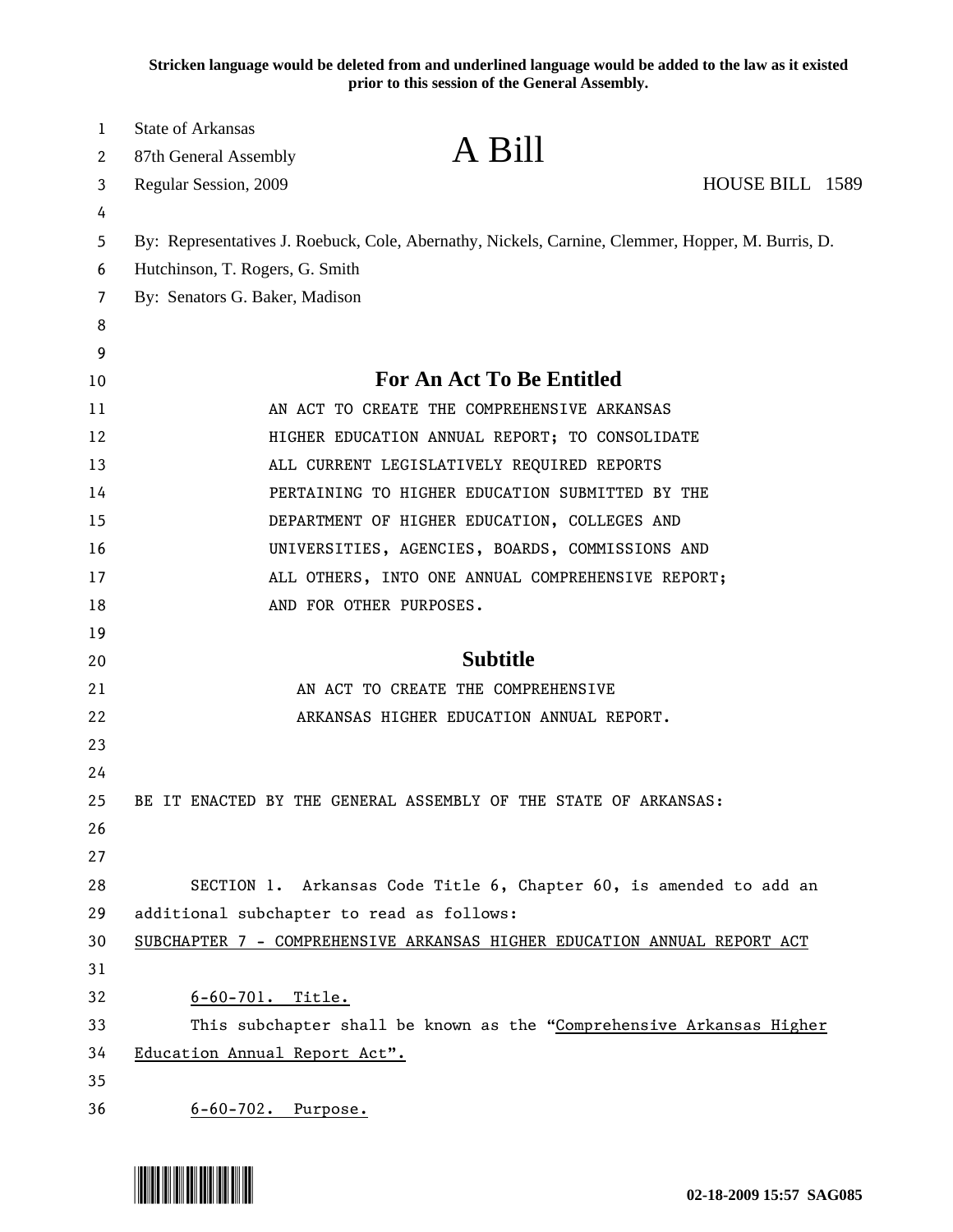**HB1589** 

| 1            | The Comprehensive Arkansas Higher Education Annual Report shall:              |
|--------------|-------------------------------------------------------------------------------|
| $\mathbf{2}$ | Serve as a central tool for the General Assembly and others<br>(1)            |
| 3            | to evaluate all facets of the Arkansas higher education system; and           |
| 4            | (2) Combine all higher education reports currently required by                |
| 5            | the General Assembly to be submitted separately into one (1) report.          |
| 6            |                                                                               |
| 7            | $6 - 60 - 703$ . Report.                                                      |
| 8            | (a)(1) The Comprehensive Arkansas Higher Education Annual Report shall        |
| 9            | be submitted by the Department of Higher Education to the House Education     |
| 10           | Committee and Senate Education Committee, the President Pro Tempore of the    |
| 11           | Senate, the Speaker of the House of Representatives and the Governor no later |
| 12           | than December 1, 2009, and each year thereafter.                              |
| 13           | (2) The comprehensive Arkansas Higher Education Annual Report                 |
| 14           | shall be posted on the department website for public inspection no later than |
| 15           | December 8, 2009, and each year thereafter.                                   |
| 16           | $(b)(1)$ The Comprehensive Arkansas Higher Education Annual Report shall      |
| 17           | consist of all higher education reports currently required by the General     |
| 18           | Assembly, including without limitation reports pertaining to:                 |
| 19           | (A) Scholarship programs including without limitation the                     |
| 20           | Arkansas Academic Challenge Scholarship Program and the report required by    |
| 21           | Acts 2001, No. 1520;                                                          |
| 22           | Remediation rates, §§ 6-15-2401 and 6-61-221, updated<br>(B)                  |
| 23           | each even numbered year;                                                      |
| 24           | Voluntary ACT program, § 6-18-1608;<br>(C)                                    |
| 25           | Military students and families, § 6-61-112;<br>(D)                            |
| 26           | Budget, § 6-61-209, updated each even numbered year;<br>(E)                   |
| 27           | (F)<br>Retention Plans, Retention and graduation rates,                       |
| 28           | including minority retention, $\S$ 6-61-1311, 6-61-220, and 6-61-122;         |
| 29           | (G)<br>Reporting standards, § 6-61-222, updated each even                     |
| 30           | numbered year;                                                                |
| 31           | Athletic expenditures, § 6-62-106;<br>(H)                                     |
| 32           | Faculty performance review, § 6-63-104;<br>(I)                                |
| 33           | Coordination of state educational efforts, § 6-1-304;<br>(J)                  |
| 34           | (K)<br>Student enrollment, § 6-60-209;                                        |
| 35           | Economic development goals and educational efforts, §<br>(L)                  |
| 36           | $6 - 61 - 207$ ; and                                                          |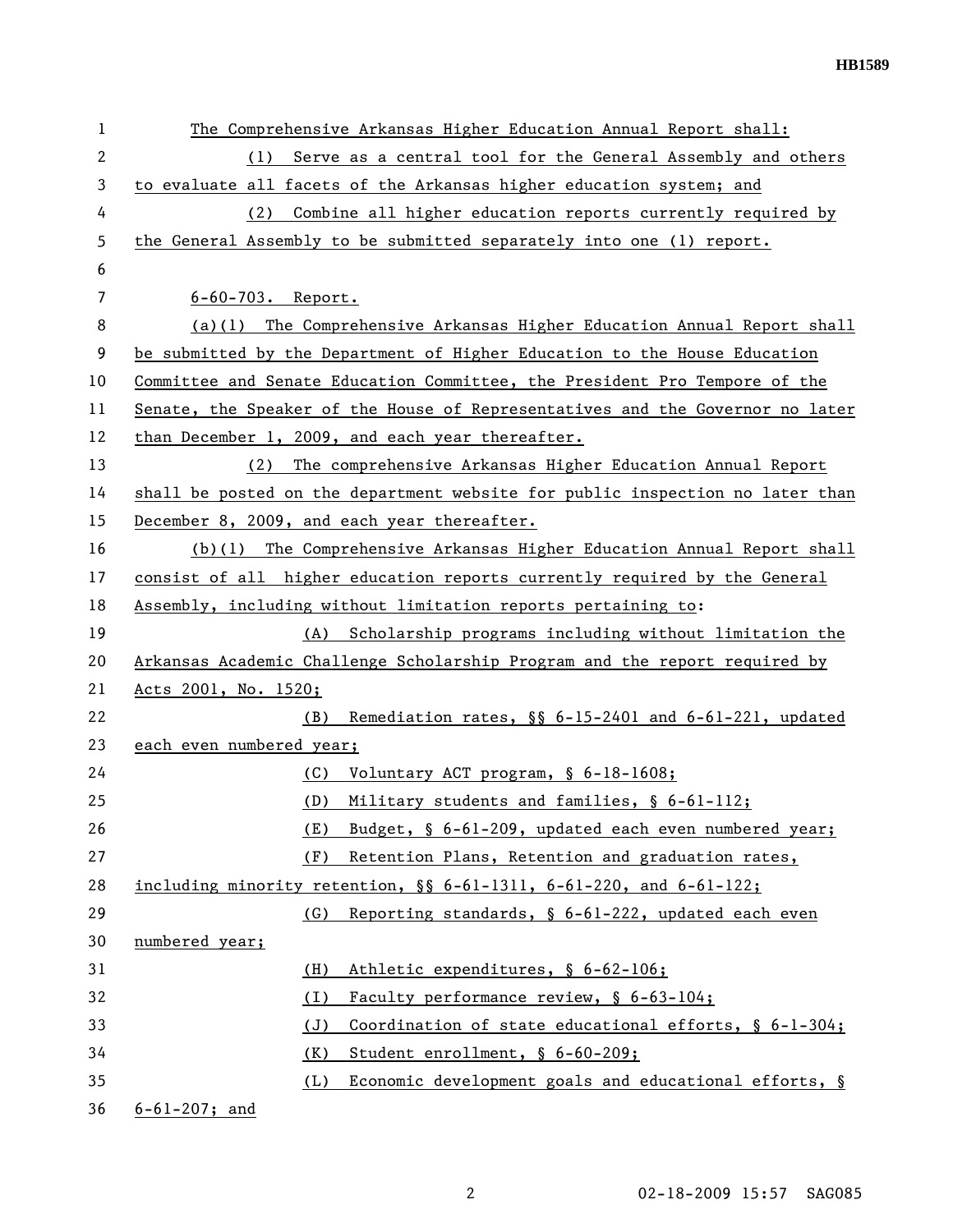| 1            | Affirmative action programs, § 6-63-103.<br>(M)                               |
|--------------|-------------------------------------------------------------------------------|
| $\mathbf{2}$ | All deadlines for higher education reports currently<br>(2)                   |
| 3            | required by the General Assembly are superseded by subsection (a) of this     |
| 4            | section unless otherwise specified in this subchapter.                        |
| 5            | (3) All financial reports provided to the Higher Education                    |
| 6            | Coordinating Board shall be included in the report, including The Higher      |
| 7            | Education Financial Conditions Report.                                        |
| 8            | (c) All future higher education reports required by the General               |
| 9            | Assembly shall:                                                               |
| 10           | Be submitted as part of the Comprehensive Arkansas Higher<br>(1)              |
| 11           | Education Annual Report; and                                                  |
| 12           | Include a fiscal impact on administrative costs to the<br>(2)                 |
| 13           | Department of Higher Education.                                               |
| 14           |                                                                               |
| 15           | 6-60-704. Information submitted to the Department of Higher Education         |
| 16           | for inclusion in the report.                                                  |
| 17           | All higher education reports submitted to the General Assembly or<br>(a)      |
| 18           | other governmental bodies by individual colleges and universities, agencies,  |
| 19           | boards or commissions shall be submitted directly to the Department of Higher |
| 20           | Education no later than October 1, 2009 and each year thereafter, for         |
| 21           | inclusion in the Comprehensive Arkansas Higher Education Annual Report.       |
| 22           | If an institution of higher education fails to submit the required<br>(b)     |
| 23           | reports to the Department of Higher Education by October 1 the institutions   |
| 24           | shall appear before the House Committee on Education and the Senate Committee |
| 25           | on Education to explain why they failed to meet the submission deadline.      |
| 26           | (c) Financial information provided by an institution of higher                |
| 27           | education is subject to review by Legislative Audit and any adjustments made  |
| 28           | to previously submitted financial information during the course of a          |
| 29           | financial audit to previously submitted information may be revised based upon |
| 30           | recommendations made by Legislative Audit.                                    |
| 31           |                                                                               |
| 32           | $6-60-705$ . Limitation.                                                      |
| 33           | This subchapter does not limit the authority of the General<br>(a)            |
| 34           | Assembly to request additional interim reports and supplemental information   |
| 35           | from the Department of Higher Education, colleges and universities, or other  |
| 36           | entities, as needed.                                                          |